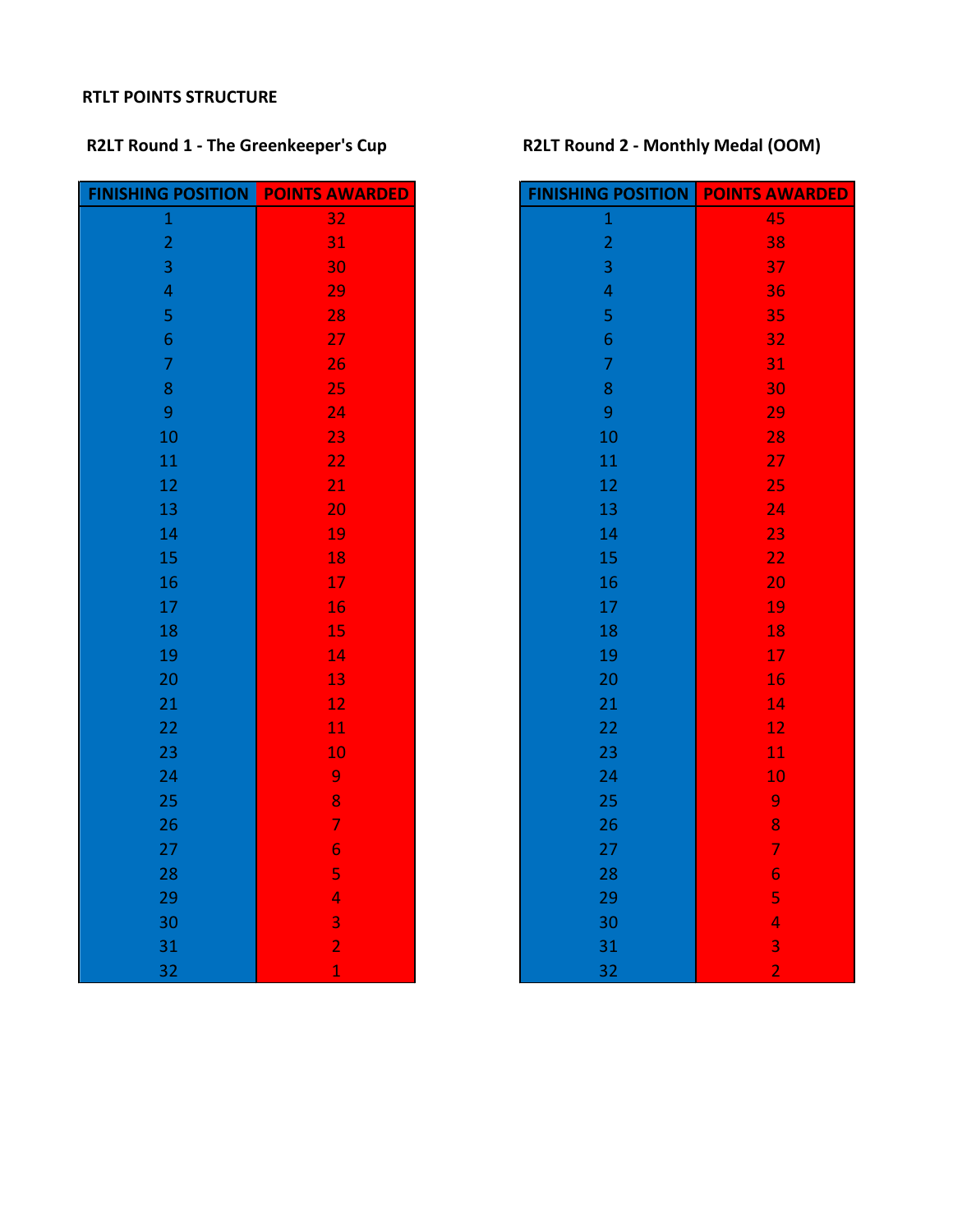# **R2LT Round 3 - Club Championships Rd.1 R2LT Round 4 - Club Championships Rd.2**

| <b>FINISHING POSITION</b> | <b>POINTS AWARDED</b> | <b>FINISHING POSITION</b> | <b>POINTS AT</b> |
|---------------------------|-----------------------|---------------------------|------------------|
| $\mathbf 1$               | 55                    | $\mathbf 1$               | 65               |
| $\overline{2}$            | 48                    | $\overline{2}$            | 6 <sub>0</sub>   |
| $\overline{3}$            | 46                    | 3                         | 58               |
| $\overline{4}$            | 44                    | $\overline{\mathbf{4}}$   | 56               |
| 5                         | 42                    | 5                         | 54               |
| $\overline{6}$            | 38                    | $\overline{6}$            | 4!               |
| $\overline{7}$            | 37                    | $\overline{7}$            | $\overline{4}$   |
| 8                         | 36                    | 8                         | 43               |
| 9                         | 35                    | 9                         | 4                |
| 10                        | 34                    | 10                        | $\overline{4}$   |
| 11                        | 32                    | 11                        | 39               |
| 12                        | 30                    | 12                        | 37               |
| 13                        | 28                    | 13                        | 3!               |
| 14                        | 27                    | 14                        | 33               |
| 15                        | 26                    | 15                        | 3 <sup>2</sup>   |
| 16                        | 24                    | 16                        | 2 <sup>0</sup>   |
| 17                        | 23                    | 17                        | 2 <sup>1</sup>   |
| 18                        | 22                    | 18                        | 2(               |
| 19                        | 20                    | 19                        | 2 <sup>i</sup>   |
| 20                        | 19                    | 20                        | 23               |
| 21                        | 18                    | 21                        | 2 <sup>2</sup>   |
| 22                        | 17                    | 22                        | $\overline{2}$   |
| 23                        | 16                    | 23                        | $\overline{2}$   |
| 24                        | 15                    | 24                        | $\mathbf{1}$     |
| 25                        | 12                    | 25                        | $\mathbf{1}$     |
| 26                        | 10                    | 26                        | $\mathbf{1}$     |
| 27                        | $\overline{9}$        | 27                        | $\mathbf{1}$     |
| 28                        | 8                     | 28                        | $\mathbf{1}$     |
| 29                        | $\overline{7}$        | 29                        | 9                |
| 30                        | $\overline{6}$        | 30                        | 8                |
| 31                        | 5                     | 31                        | 7                |
| 32                        | $\overline{3}$        | 32                        | 5                |

| <b>FINISHING POSITION</b> | <b>POINTS AWARDED</b> | <b>FINISHING POSITION</b> | <b>POINTS AWARDED</b> |
|---------------------------|-----------------------|---------------------------|-----------------------|
| $\mathbf 1$               | 55                    | $\mathbf 1$               | 65                    |
| $\overline{2}$            | 48                    | $\overline{2}$            | 60                    |
| $\overline{3}$            | 46                    | $\overline{\mathbf{3}}$   | 58                    |
| $\overline{\mathbf{4}}$   | 44                    | $\overline{\mathbf{4}}$   | 56                    |
| 5                         | 42                    | 5                         | 54                    |
| $\sqrt{6}$                | 38                    | $\boldsymbol{6}$          | 45                    |
| $\overline{7}$            | 37                    | $\overline{7}$            | 44                    |
| $\bf 8$                   | 36                    | $\bf 8$                   | 43                    |
| $\overline{9}$            | 35                    | $\boldsymbol{9}$          | 42                    |
| 10                        | 34                    | 10                        | 41                    |
| 11                        | 32                    | $11\,$                    | 39                    |
| 12                        | 30                    | 12                        | 37                    |
| 13                        | 28                    | 13                        | 35                    |
| 14                        | 27                    | 14                        | 33                    |
| 15                        | 26                    | 15                        | 31                    |
| 16                        | 24                    | 16                        | 29                    |
| 17                        | 23                    | $17\,$                    | 27                    |
| 18                        | 22                    | 18                        | 26                    |
| 19                        | 20                    | 19                        | 24                    |
| 20                        | 19                    | 20                        | 23                    |
| 21                        | 18                    | 21                        | 22                    |
| 22                        | 17                    | 22                        | 21                    |
| 23                        | 16                    | 23                        | 20                    |
| 24                        | 15                    | 24                        | 18                    |
| 25                        | 12                    | 25                        | 16                    |
| 26                        | 10                    | 26                        | 14                    |
| 27                        | 9                     | 27                        | $12 \overline{ }$     |
| 28                        | 8                     | 28                        | 10                    |
| 29                        | $\overline{7}$        | 29                        | 9                     |
| 30                        | $\overline{6}$        | 30                        | 8                     |
| 31                        | 5                     | 31                        | $\overline{7}$        |
| 32                        | $\overline{3}$        | 32                        | $\overline{5}$        |